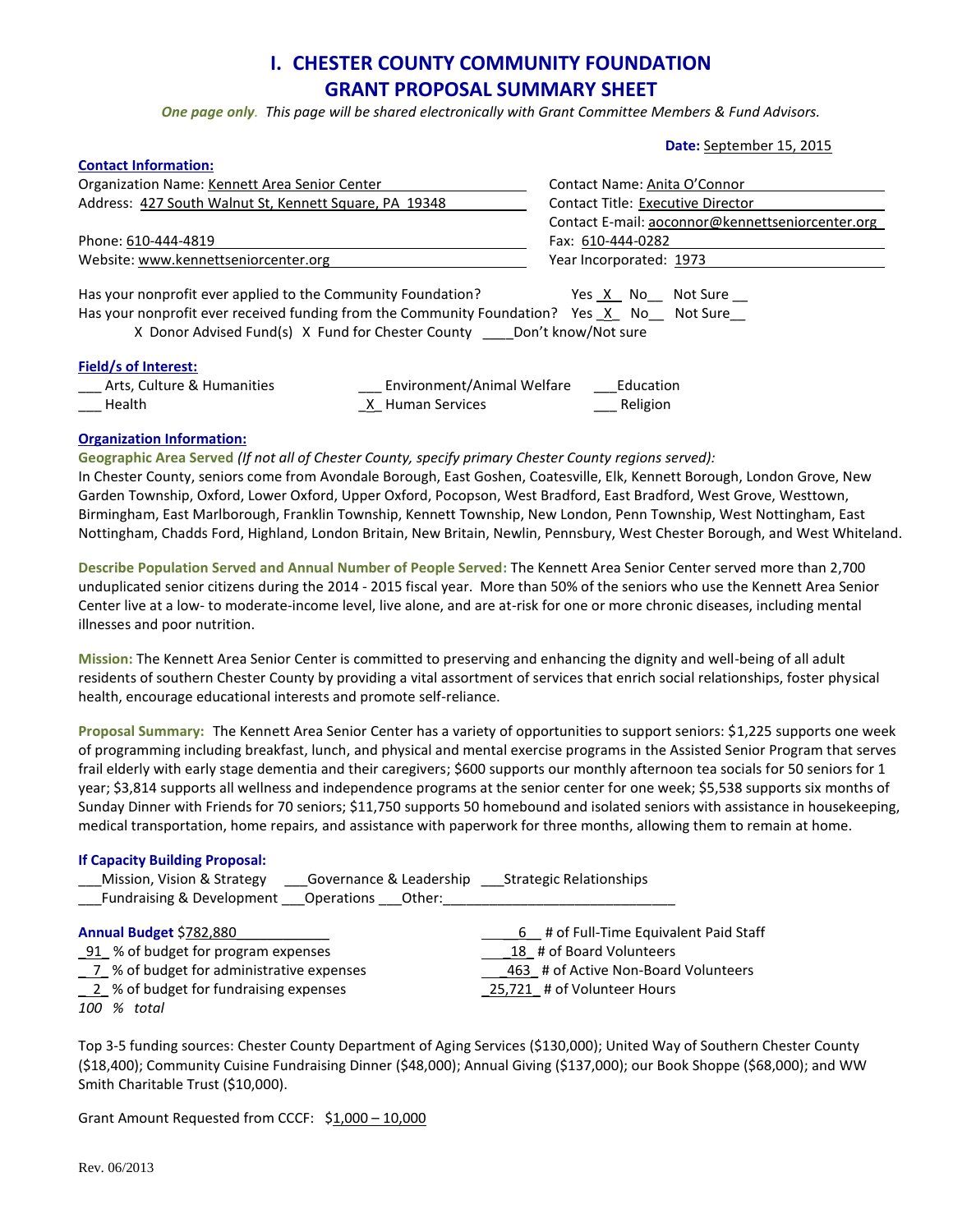# **II. CHESTER COUNTY COMMUNITY FOUNDATION GRANT PROPOSAL NARRATIVE**

*Provide clear, concise information. 3 pages maximum.* 

# **1. Organization's history, goals, key achievements and distinctiveness**

Founded in 1972, the Kennett Area Senior Center is a private community-based, not-for-profit organization that serves adults over 50 who live in more than 13 municipalities in southern Chester County, and beyond. The senior center started operating in the basement of the Presbyterian Church on Broad Street in Kennett Square; it is now located in a building it purchased in 1984. Dr. Leonard Kanofsky and members of the Rotary Club of Kennett Square created the senior center out of concern for older local residents.

For more than 35 years, the mission of the Kennett Area Senior Center has been to preserve and enhance the dignity and wellbeing of southern Chester County's senior population by providing an assortment of vital services that enrich social relationships, foster physical health, encourage educational interests, and promote self-reliance. More than 50% of the older adults who utilize the Kennett Area Senior Center live alone at a low- to moderate-income level, and are at-risk of poor nutrition and one or more chronic diseases, including mental illnesses.

The Kennett Area Senior Center has grown to serve more than 2,700 consumers, their families, and others in the community, five to seven days each week. The senior center received 24,882 senior visitors (duplicated) in the 2014-15 fiscal year. Currently, 17.7% of the Kennett Area Senior Center's members are between 85 and 98 years of age, and another 13.5% are between 50 and 69 years of age. The majority of members and participants are between 70 and 84.

Key achievements from the 2014-15 fiscal year include:

- $\checkmark$  Closed our fiscal year in the black for the fourth time in 20 years;
- $\checkmark$  Welcomed 24,882 (duplicated) visitors with a daily average of 103 visitors;
- $\checkmark$  Served more than 7,700 nutritious lunches (a 6% increase over the previous year);
- $\checkmark$  Provided one-on-one assistance to 289 individuals through our Information and Assistance Program;
- $\checkmark$  Supported 191 individuals through our Neighbors in Action Program; and,
- $\checkmark$  Provided support for 35 individuals through our Assisted Senior Program.

# **2. Funding request:**

# **A. Description of key initiatives**

The Kennett Area Senior Center's programs and services are divided into five areas: Wellness and Independence, Member Services, Congregate Meals, Assisted Senior Program, and Neighbors in Action.

# *Wellness and Independence Programs*

Socialization programs include a sewing group, crafts group, bridge group, evening cards group, singing group, birthday lunch celebrations, tea parties, travel club, Living History Storytelling, and volunteer opportunities.

Wellness programs include: evening dances, golf league, aqua-Kendal swim class (a collaboration with Kendal-Crosslands Community), Silver Sneakers (a collaboration with Independence Blue Cross/Blue Shield), A Matter of Balance (fall prevention, a collaboration with Neighborhood Health Agencies) exercise equipment and pool access (a collaboration with YMCA), flu shots and blood pressure checks/ad hoc health screenings (a collaboration with Neighborhood Health Agencies), dental screenings (a collaboration with Community Dental), and hearing screenings.

Educational programs include a book club, computer class/lab, lectures and Italian and Spanish Language and Culture classes, 55 Alive driver's safety program, and bible study.

# *Member Services Programs*

Kennett Area Senior Center offers services to help the elderly navigate changes in legislation, financial and legal institutions, and social and health and safety-related matters. One-on-one counseling and group workshops educate or assist seniors to prepare them for these changes. Types of assistance include: working through Medicare/Medicaid and Part D enrollment forms, assisting in finding services to meet basic and emergency needs, assisting with the completion of forms and applications for government or private services, and identifying community resources. On-site services are provided Monday through Friday; off-site services are provided 5 days per week with assistance from volunteers. Many of the on-site services are provided via telephone and on-site appointments. Off-site services are provided to homebound seniors via the Neighbors in Action program.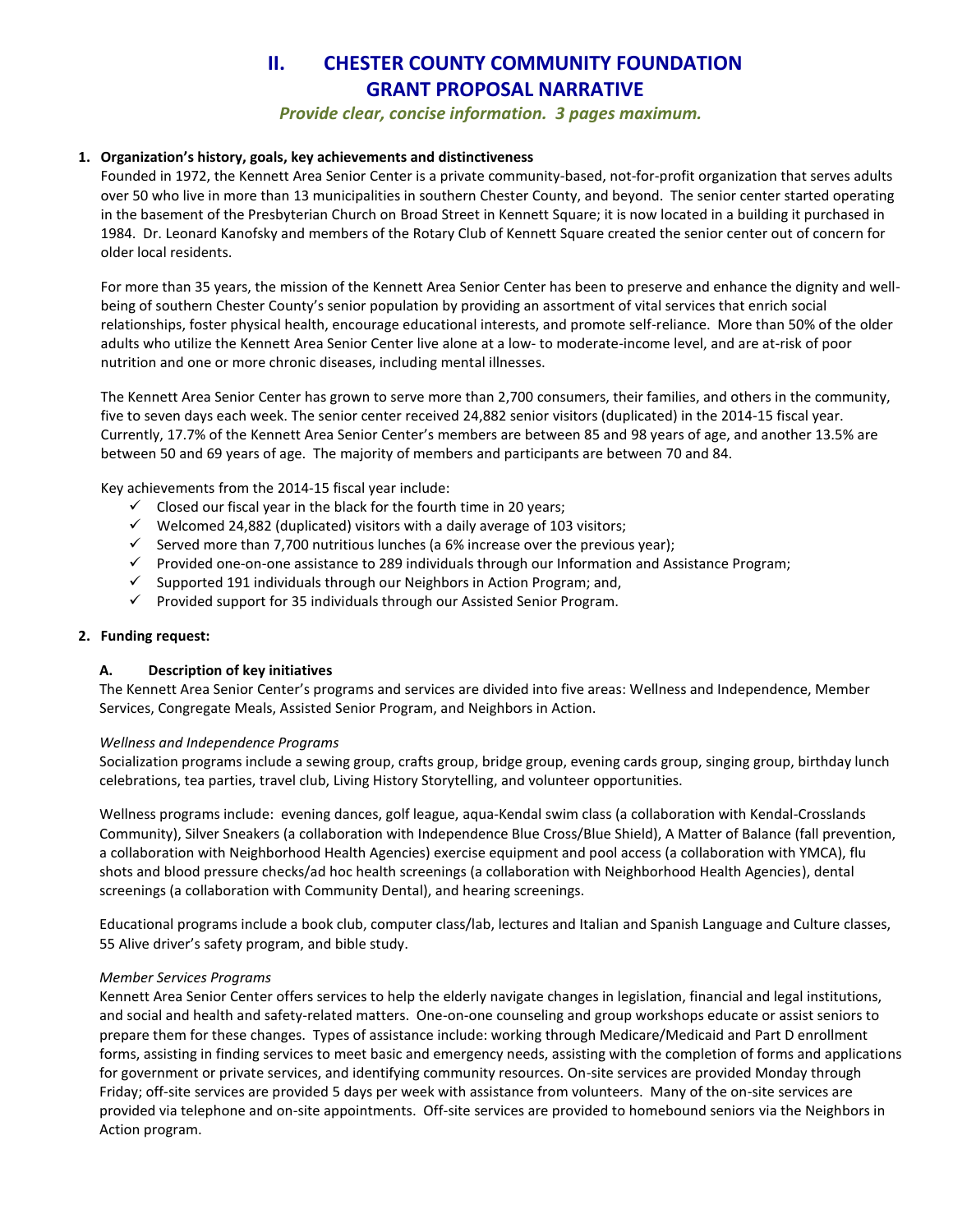#### *Congregate Meals*

The daily congregate meals program offers nutritious lunches for all seniors, and includes breakfast for Assisted Senior Program participants. Through the congregate lunch program, participants receive 1/3 of their daily nutritional requirement, an important component for well-being that benefits those who are at-risk nutritionally. For some, lunch is the only meal of the day. Furthermore, the meal program offsets the effects of isolation for people who live alone, promotes social interaction, provides opportunities for establishing friendships, and is often an entry point into other senior center programs. The lunch program is provided through a collaboration with the Chester County Department of Aging Services.

#### *Assisted Senior Program*

The Assisted Senior Program (ASP) meets a need to serve the frail elderly and their caregivers in southern Chester County. This unique program offers socialization and meaningful activity for individuals who are living with Alzheimer's-type memory impairment and/or mild mobility impairment. Additionally, the program provides much needed respite for the caregivers of those enrolled in the program. The Assisted Senior Program is an affordable intermediary option prior to seniors requiring adult day services or assisted living. Offered five days per week, 8.5 hours per day, the Assisted Senior Program includes supervised social interaction, intellectual and physical activities, group games and travel, craft activities, music, pet and garden therapies, and intergenerational visits. Services are intended to spark life-extending, mind-stimulating activity that can result in maintenance, or increased functionality and reduce the rate of institutionalization. An Alzheimer's Support Group (in collaboration with Alzheimer's Association) meets monthly to serve the needs of the caregivers.

#### *Neighbors in Action*

Neighbors in Action is a community development program designed to meet the needs of home-bound seniors who wish to stay in their homes for as long as possible. However, many are unable to keep their homes and properties clean, safe and attractive. They have a need for assistance with home support tasks they can no longer manage. Such home-bound seniors are especially vulnerable because of their isolation, and their reclusive tendencies. As a result, they often are at-risk nutritionally or medically; may be suffering from abuse or self-neglect; frequently suffer from depression; and their living standards and home conditions decline. Due to budget constraints and/or wait-lists, they are not receiving support from the Chester County Department of Aging Services and are unable to afford similar services provided by for-profit businesses. The program works in collaboration with the Chester County Department of Aging Services and utilizes community volunteers to assist seniors. Volunteers are engaged through local service clubs, other nonprofits, churches, youth groups, and businesses.

# **B. Specific needs and issues to be addressed**

The Kennett Area Senior Center serves seniors throughout southern Chester County. The individual circumstances of these seniors vary from the most fortunate, who are healthy and economically secure, to the least fortunate, who are economically disadvantaged, ill and/or disabled. Their circumstances can also vary greatly in terms of family support, neighborhood networks, and community and social connections. The aging population in Chester County has swelled by 11.2% and the number of older adults is predicted to double in the next 15 years*.*

According to *The Elder Economic Security Standard Index for Pennsylvania* report, Pennsylvania is poised on the brink of a population shift. While our overall population will increase only slightly, by 2020 Pennsylvania is projected to have a population that includes more Pennsylvanians over age 65 than under the age of 15. The same report points out that that many older adults who are not low-income, as defined by the official poverty level, still do not have enough income to meet their basic needs. For example, a single elderly person renting a one-bedroom apartment needs to bring in \$23,207 a year in order to live in Chester County. The average social security benefit is \$14,513. While many seniors do receive income in addition to social security, for a good percentage of seniors this income is not enough to meet their basic needs. Many of the seniors served at the senior center and through our outreach program report chronic health conditions, are at risk for poor nutrition, depression, abuse or self-neglect, and ultimately, premature institutionalization due to their inability to care for themselves and lack of familial or social networks of care. The senior center addresses these and other needs with a variety of programs and services designed specifically for this population.

# **C. Organizational impact if initiative is undertaken**

Because the senior center primarily serves seniors who are living on low-moderate fixed incomes, fees for services are maintained as low as possible. Many of the classes and programs at the senior center are offered free of charge; others charge a modest fee or simply request a donation. As a result, individual donations and foundation grants are necessary to bridge the gap between the costs of providing quality programing and the revenue received, and foundation funding is more important than ever.

Increasing revenues from individuals and foundations ensures that the Kennett Area Senior Center is poised to continue to provide quality programs and services to the county's older residents while addressing the pressing need to develop and